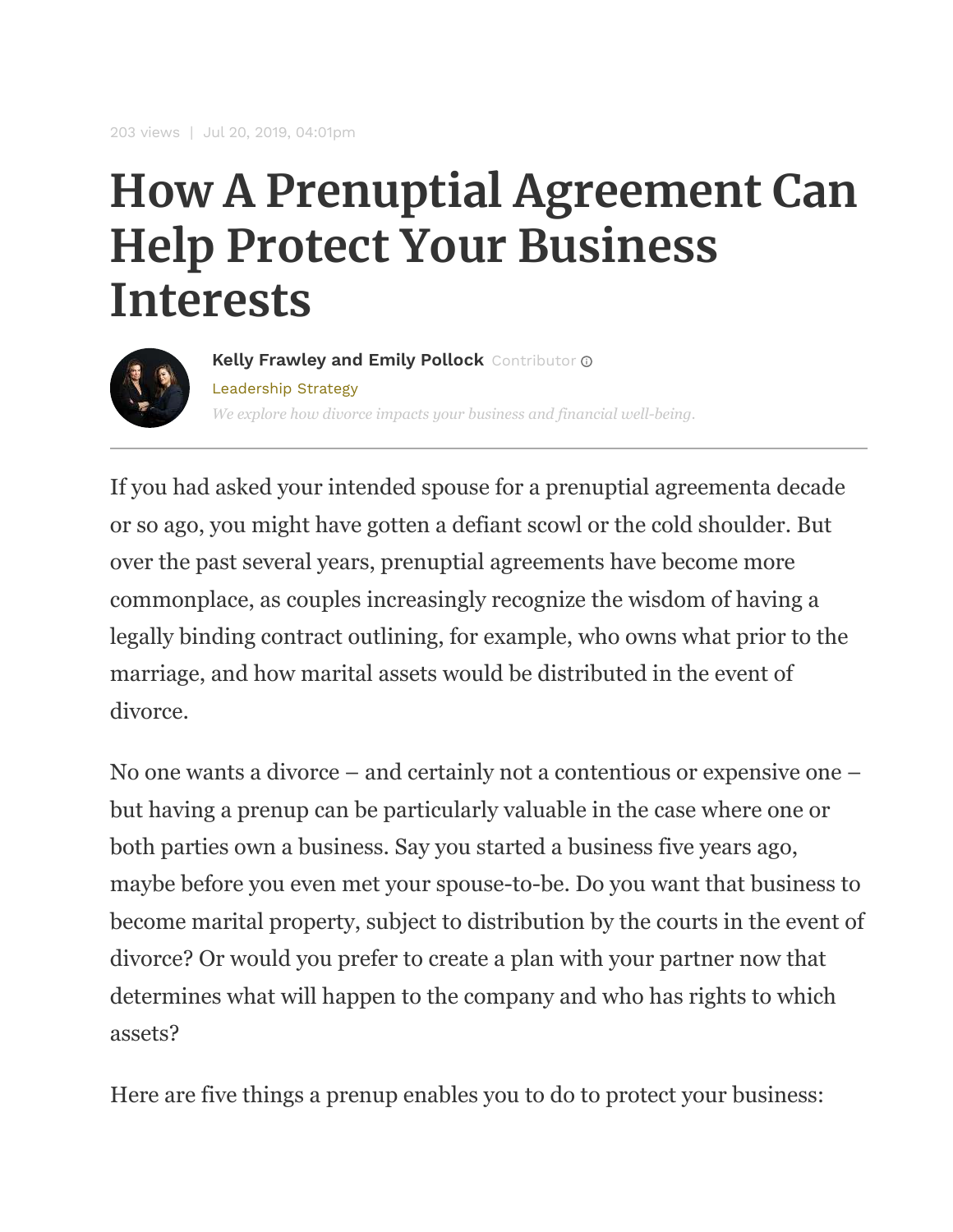## **Establish the value of the business as of the date of marriage.**

While additional value gained during the marriage may be subject to division, you can, as the titled owner, protect the premarital value of the business as your separate property so that it will not be subject to any type of distribution upon divorce.

**Determine what will happen with the appreciation or depreciation of the business from the date of marriage.** Will your spouse share in the profits and losses? Considerations weighing into this determination should include the level of direct or indirect contributions the nontitled spouse will be making to the company and whether he or she has invested capital in the business.

Regarding the nontitled spouse's contributions, set clear expectations for what his or her role in the company will be (if any), and make sure if he or she works in the business that it is with fair compensation. Often during divorce, a spouse will claim that he or she acted in a certain capacity but was not fairly compensated and therefore deserves a larger percentage of the business. But if he or she was drawing a market-appropriate salary, then his or her entitlement to a greater share is either eliminated or minimized. Likewise, you should agree to how you will value your spouse's indirect contribution if, for example, he or she stays home to raise the children so that you can run and grow your business.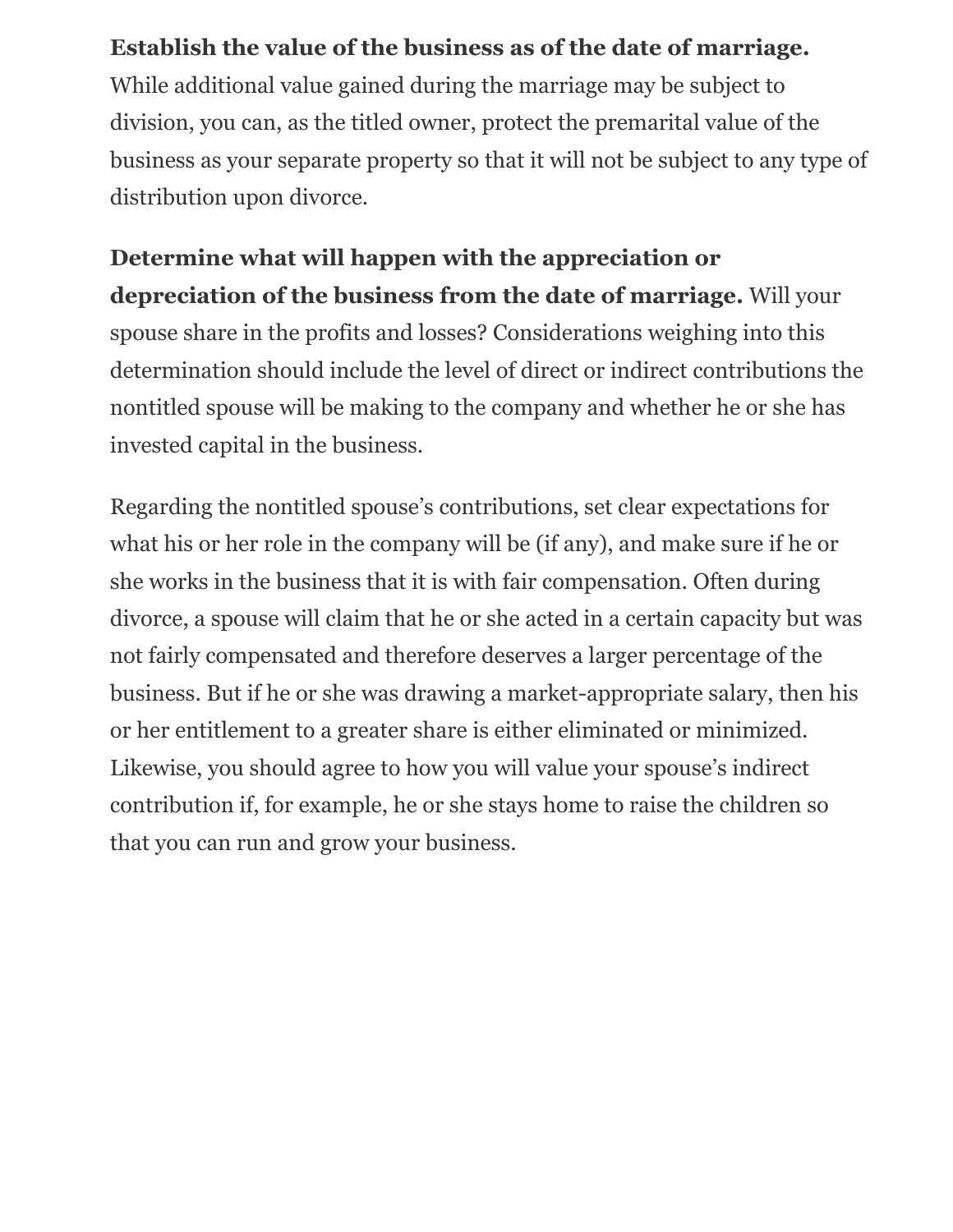

123RF

In terms of capital, determine what the source(s) of capital may be for the company in the event it's required. Will these funds come out of marital property? If so, will the entire business then become marital property, or will the marital estate get a credit back for the capital that was contributed?

**Specify how you will value the business.** Coming to an agreement as to how your business would be valued at the time of divorce could save you the expense and disruption of an intrusive third-party valuation process. This type of process makes demands on your employees, accountant and others associated with the business as people come on-site to evaluate your financial records, practices and procedures.

**Specify a percentage of the business your spouse would be entitled to in the event of divorce.** Assigning a percentage that your spouse would be entitled to ofthe value in the business could prevent the company from being subject to the same distribution guidelines as other